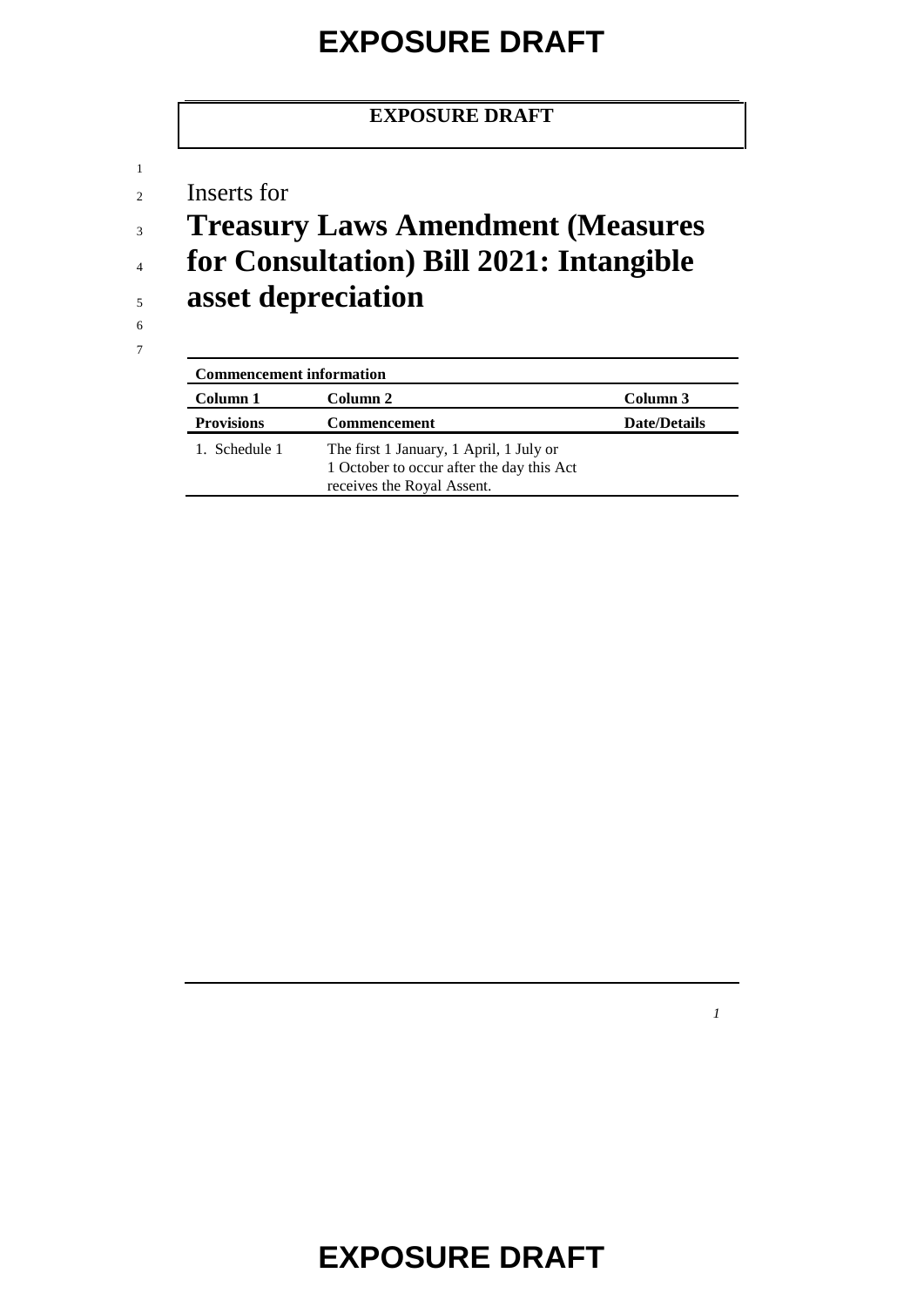| Schedule 1-Intangible asset depreciation                                                                                                                                                                  |
|-----------------------------------------------------------------------------------------------------------------------------------------------------------------------------------------------------------|
| <b>Income Tax Assessment Act 1997</b>                                                                                                                                                                     |
| 1 Paragraph 40-75(5)(a)<br>After "is", insert "of a kind".                                                                                                                                                |
| 2 Paragraph 40-75(5)(b)<br>Omit "asset.", substitute "asset; and".                                                                                                                                        |
| 3 After paragraph 40-75(5)(b)<br>Insert:                                                                                                                                                                  |
| (c) has as its *effective life the period applicable to the asset<br>under that item.                                                                                                                     |
| 4 Subsection 40-75(5)                                                                                                                                                                                     |
| Omit "you acquire the asset", substitute "you start to "hold the asset".                                                                                                                                  |
| 5 Subsection 40-75(6)                                                                                                                                                                                     |
| Repeal the subsection, substitute:                                                                                                                                                                        |
| (6) The adjustment is to use, instead of the asset's *effective life, the<br>period remaining in that effective life as at the time you start to<br>*hold the asset.                                      |
| The asset's effective life is the period described in paragraph $(5)(c)$ .<br>Note:                                                                                                                       |
| 6 Subsection 40-95(6)                                                                                                                                                                                     |
| Omit "However, you must use an "effective life determined by the<br>Commissioner", substitute "Despite subsection (5), (5B) or (5C), you<br>must use the *effective life referred to in subsection (6A)". |
| 7 After subsection 40-95(6)                                                                                                                                                                               |
| Insert:                                                                                                                                                                                                   |
| $(6A)$ For the purposes of subsection $(6)$ , the asset's *effective life:<br>(a) unless paragraph (b) of this subsection applies-is<br>determined by the Commissioner; or                                |
| (b) if the asset is an intangible *depreciating asset of a kind<br>mentioned in an item of the table in subsection $(7)$ —is the<br>period applicable to the asset under that item.                       |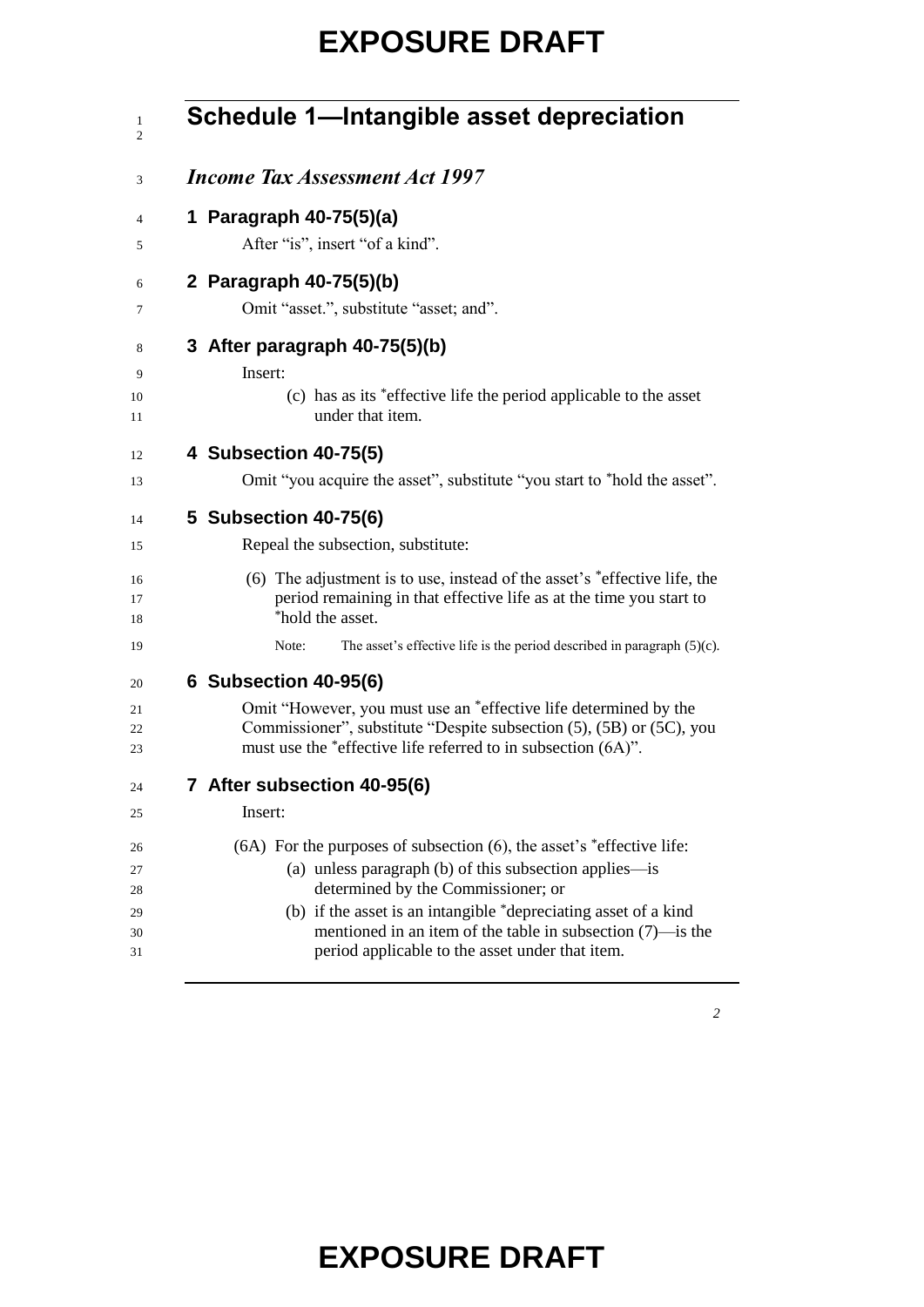| 8 Subsection 40-95(7)                                                                                                                                                                                                                                                           |
|---------------------------------------------------------------------------------------------------------------------------------------------------------------------------------------------------------------------------------------------------------------------------------|
| Omit all the words before the table, substitute:                                                                                                                                                                                                                                |
|                                                                                                                                                                                                                                                                                 |
| <i>Exception: intangible depreciating assets</i>                                                                                                                                                                                                                                |
| (7) The <i>effective life</i> of an intangible *depreciating asset of a kind<br>mentioned in an item of this table is the period applicable to the<br>asset under that item unless:                                                                                             |
| (a) you start to *hold the asset on or after 1 July 2023; and<br>(b) you choose to work out the <i>effective life</i> of the asset yourself<br>under section 40-105.                                                                                                            |
| 9 Subsection 40-95(7) (table item 3)                                                                                                                                                                                                                                            |
| Repeal the item.                                                                                                                                                                                                                                                                |
| 10 After subsection 40-95(7)                                                                                                                                                                                                                                                    |
| Insert:                                                                                                                                                                                                                                                                         |
| $(7A)$ If you wish to make the choice referred to in paragraph $(7)(b)$ , you<br>must do so for the income year in which the asset's *start time<br>occurs.                                                                                                                     |
| For rules about choices, see section 40-130.<br>Note:                                                                                                                                                                                                                           |
| (7B) To avoid doubt:<br>(a) subsection $(7)$ does not apply to an intangible $*$ depreciating<br>asset to which subsection (4) applies; and<br>(b) except as described in paragraph $(6A)(b)$ , subsection $(7)$ does<br>not apply to an intangible depreciating asset to which |
| subsection (5) applies.                                                                                                                                                                                                                                                         |
| 11 After subsection 40-105(1B)                                                                                                                                                                                                                                                  |
| Insert:                                                                                                                                                                                                                                                                         |
| (1C) Thirdly, if relevant for the asset, have regard to the term of the<br>asset and any options available for extension or renewal of that                                                                                                                                     |
| term.                                                                                                                                                                                                                                                                           |
| 12 Paragraph 40-105(4)(a)                                                                                                                                                                                                                                                       |
| Repeal the paragraph, substitute:                                                                                                                                                                                                                                               |
| (a) an asset of a kind mentioned in an item of the table in                                                                                                                                                                                                                     |
| subsection 40-95(7) if the asset's $*$ effective life:                                                                                                                                                                                                                          |
| (i) is the period applicable to the asset under that item; and                                                                                                                                                                                                                  |